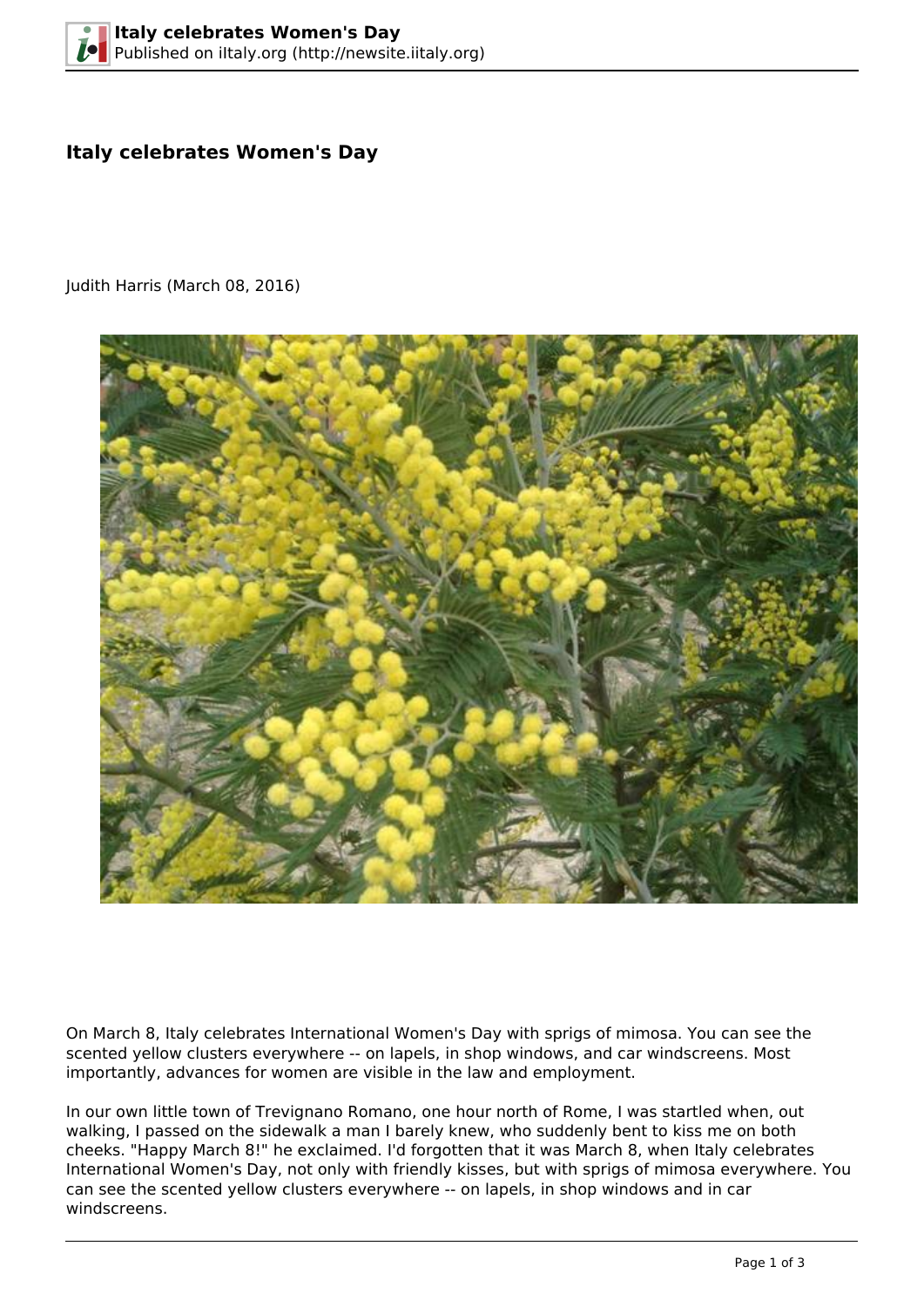

And there are other suggested tributes: "Offer her a love song," advised one on-line pundit, "Make your mamma, girlfriend, wife, daughters and lady friends smile." Also going his own way was Tommaso Fiazza. He is the Northern League mayor of tiny Fontevivo (5,500 souls) near Parma, and passed out pepper spray vials that set the town coffers back some \$700. "Obviously mimosa are the symbols of the day, and they are beautiful," he explained.

"But too many women are mistreated or raped, or have their body or dignity violated. We want them to be able to defend themselves." His town, Fiazza added, is a "happy island," where such things don't happen, but who knows what can happen "when they go to Parma or elsewhere." On his Facebook page he wrote that the distribution of anti-aggression spray is to be accompanied by "more street lights, more video surveillance cameras and more municipal police on the beat." Elected at age 20, Fiazza, the youngest mayor in Italy, is now all of 21 but is sometimes still called the "baby mayor," and remembered for having taken out his first Northern League party card when he was just 14. Ironically, he won by defeating two women candidates.

As this shows, Italian women have come a long way, but it was not an easy road. Although back in 1925 women were allowed to vote in local elections, the right for universal women's suffrage came only in 1945, in the wake of World War II. The infamous honor crime (delitto d'onore), which sentenced a man who murdered his wife on grounds of infidelity just two years in prison, was abolished only in 1981. In 1996, the year after Fiazza was born, Parliament voted that rape was not only a crime against morality, but was also a crime against the victim and hence not abstract but personal.

I personally recall reporting for the New York Times on one of the very first meetings of the Movimento per la Liberazione della Donna in Rome. These were the mid-Sixties, and one of the men attending, who was bilingual, insisted upon looking over my notes to make sure I had gotten everything right. He is today a presitigious left-leaning politician and historian, but I confess to having been disagreeably impressed at the notion of male censorship of my coverage of a women's meeting.

In those years most women working in offices and factories were expected to wear a sort of apronuniform unless they were of a top level. But no one has ever said that Italian women were unaware of fashion, and within a few months these were shed in favor of skimpy short skirts they called the "mini-gonne."

And today? One out of two Italian women has her own salary. According to the ANSA press agency, women who work are now over half the total of all women in Italy, the highest percentage achieved since 1993. Although this does not yet meet the European Union goal, it is a genuine achievement at a time of lingering economicrecession.

Especially the young people of both sexes still have trouble finding jobs, however, and the vast majority of working women are definitely older, between the ages of 55 and 64. There are in today's Italy 1.5 million working women who are over 54 years old, almost a half million more than in 2011. Nevertheless by and large men still find it easier to find a job: in Central Italy during 2015, of those employed 74% were men as opposed to 54%, women. Men also earn more for the same job, and one woman out of three leaves her work after having a child (Istat statistics, in a hearing in the Labor Commission of the Chamber of Deputies).

Regional differences persist, especially in the South. Even in the wealthy Northeast of factories, women make up only 23% of the work force in the Friuli Venezia-Giulia Region and, in the Veneto, just under 20% (2015 partial figures). In both cases the number of working women shows a very slight increase over 2014. On the other hand, with generally high unemployment among the underforties, the figures are not unimpressive.

Celebrations continue beyond the March 8 remembrance day. On Saturday the unions will hold a a meeting on violence against women, and on that same day in Parma migrant women will meet with Italian women's groups for readings of poetry.